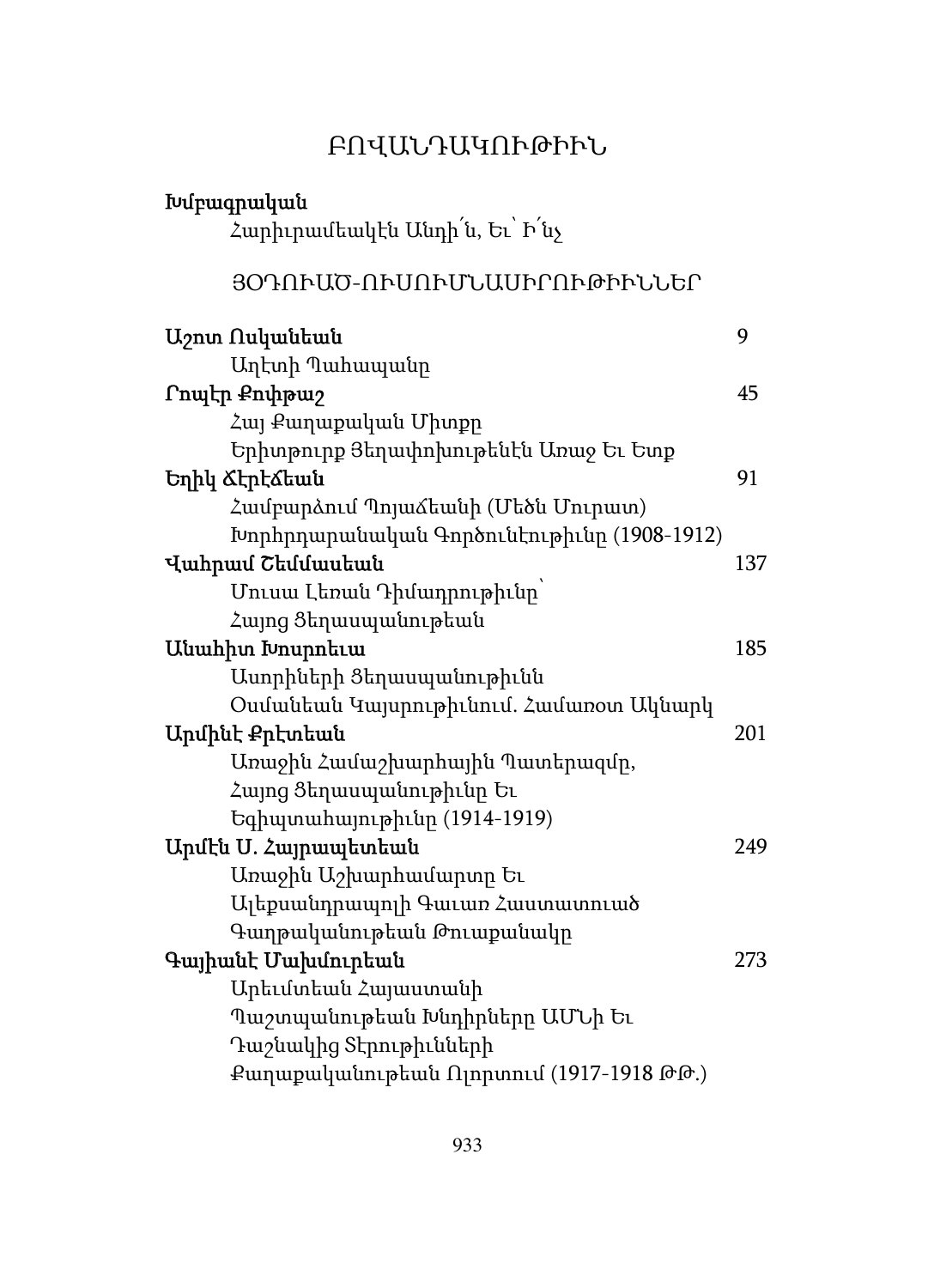| Կարինէ Ալեքսանեան                           | 293 |
|---------------------------------------------|-----|
| Հայ-Թուրքական Յարաբերութիւնները             |     |
| Ալեքսանդրապոլի Գաւառի                       |     |
| Թուրքական Ռազմակալման Շրջանում (1918-1921)  |     |
| Լեոնա Էքմէքձիօղյու                          | 327 |
| Առեւանգումի Եւ Ազատագրումի Մթնոլորտ.        |     |
| Կիներու Եւ Մանուկներու                      |     |
| Ներգրաւման Քաղաքականութիւնը                 |     |
| Հայոց Ցեղասպանութեան Ընթացքին Ու Անկէ Ետք   |     |
| Անդրանիկ Տագէսեան                           | 375 |
| Ցեղասպանութեան Զոհ`                         |     |
| Ուրֆայի Պղնձագործութիւնը Եւ Անոր            |     |
| Արհեստագէտ Յակոբ Մաներեան                   |     |
| Ռուբէն Մելքոնեան                            | 399 |
| 1936-38ի Դերսիմի Ցեղասպանութեան             |     |
| Հակահայ Ուղղուածութեան Շուրջ                |     |
| Անդրանիկ Ծ. Վրդ. Կոանեան                    | 421 |
| Բառերուն Միւս Երեսր                         |     |
| "Ջարդաբանութիւն" Եւ Մասամբ Նորին            |     |
| Uuhpuu Unisnituuu                           | 429 |
| Յուշը, Վեր-Յուշը Եւ Յետ-Յուշը.              |     |
| Միջ-Սերունդային                             |     |
| <i>Թրոմա</i> յին Հետքերը Ուիլիրմ Սարոյեանի, |     |
| Փիթրը Պալաքեանի Եւ Քրիս Պոհձալեանի          |     |
| Գրական Երկերուն Մէջ                         |     |
| Արմէն Իւրնէշլեան                            | 491 |
| Ցեղասպանութեան Նիւթի Արծարծումը             |     |
| Սփիւռքահայ Թատրերգութեան Մէջ                |     |
| Կարինէ Ռաֆայէլեան                           | 519 |
| Հայի Խտատիպի Միքանի Դրսեւորումներ           |     |
| Դերենիկ Դեմիրձեանի                          |     |
| «Հայր» Խոհագրութեան Խորապատկերին            |     |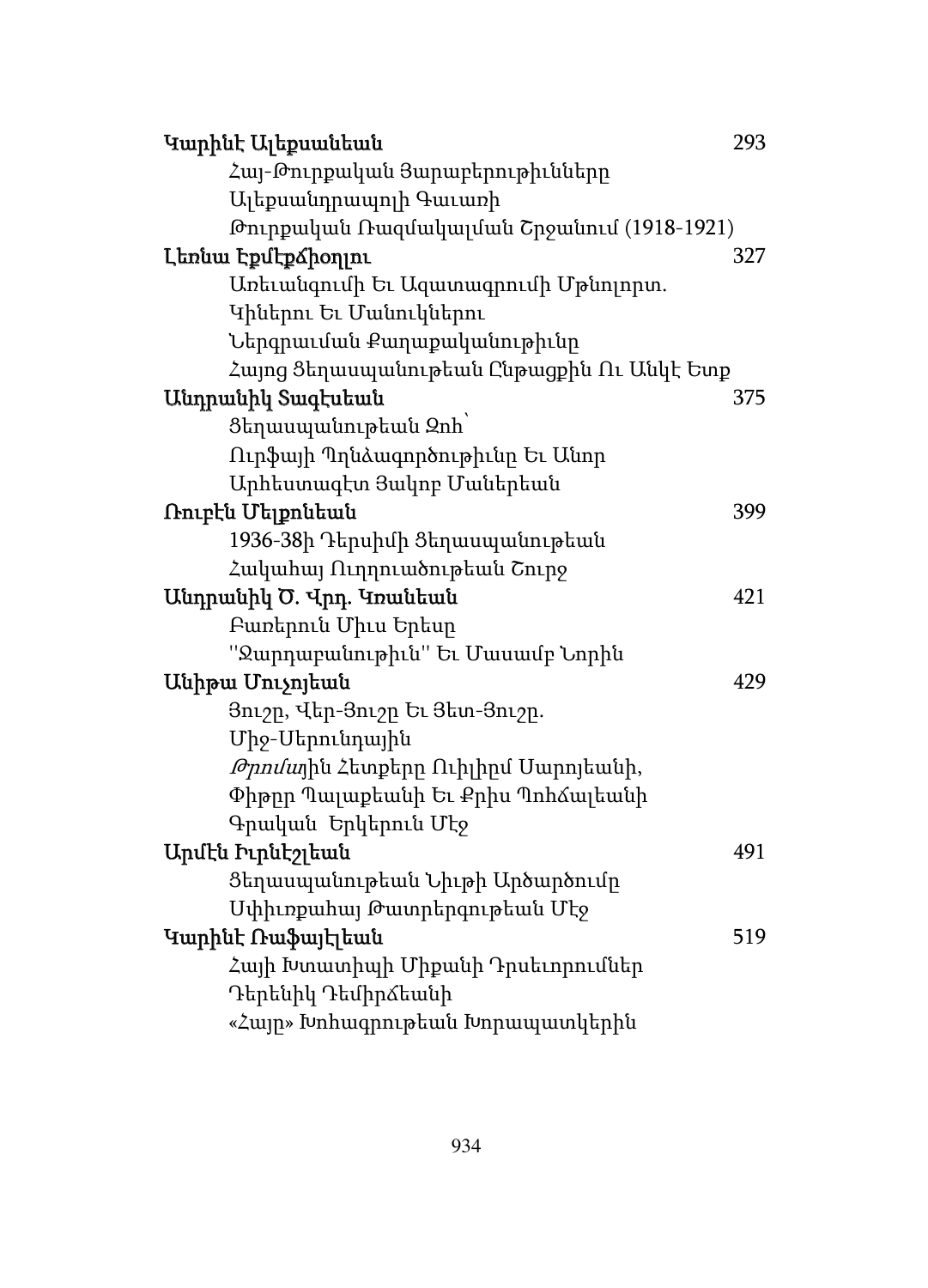| Արմէն Շ. Մարգսեան                             | 543 |
|-----------------------------------------------|-----|
| Հայ Ժողովրդական                               |     |
| Երգիծական Մանրապատումներում                   |     |
| Զուարձախօսութիւնները Որպէս                    |     |
| Ցեղասպանութեան Վկայութիւններ                  |     |
| Զաւէն Մսրրլեան                                | 559 |
| Հայոց Ցեղասպանութեան Մասին                    |     |
| Թրքական Խեղաթիւրումները Հերքող՝               |     |
| Փաստաթուղթերու Ընտրանի Մր                     |     |
| ՔՆՆԱՐԿՈՒՄՆԵՐ                                  |     |
| Արիստակէս Միմաւորեան                          | 573 |
| Հայոց Մեծ Եղեռնը Եւ Հայ Կաթողիկէները.         |     |
| Որոշ Դիտարկումներ                             |     |
| Գրիգոր Արշակեան                               | 583 |
| Հայոց Ցեղասպանութեան Ճանաչման Խնդիրը Եւ       |     |
| Թուրքիա-Իսրայէլ Յարաբերութիւնները             |     |
| Վահրամ Հովեան                                 | 605 |
| Եկեղեցական Գոյքի Վերադարձման Խնդիրը Որպէս     |     |
| Հայոց Պահանջատիրութեան Բաղկացուցիչ            |     |
| ՀՐԱՊԱՐԱԿՈՒՄՆԵՐ                                |     |
| Նարինէ Երանոսեան                              | 623 |
| Հայկական Հարցը Եգիպտոսի                       |     |
| Uj-Uni2hn Պարբերականի Երգիծանկարներում,       |     |
| ԺԹ. Դարի Վերջին Քառորդին                      |     |
| Նարեկ Յակոբեան                                | 637 |
| 1912-1914ի Հայկական Բարենորոգումները Եւ       |     |
| Գրիգորիս Վրդ. Պալաքեանի Նամակր                |     |
| Գէորգ Է. Ամենայն Հայոց Կաթողիկոսին            |     |
| Անդրանիկ Տագէսեան                             | 645 |
| Շարի Տեղահանութիւնը [28 Մայիս-17 Յունիս 1915] |     |
|                                               |     |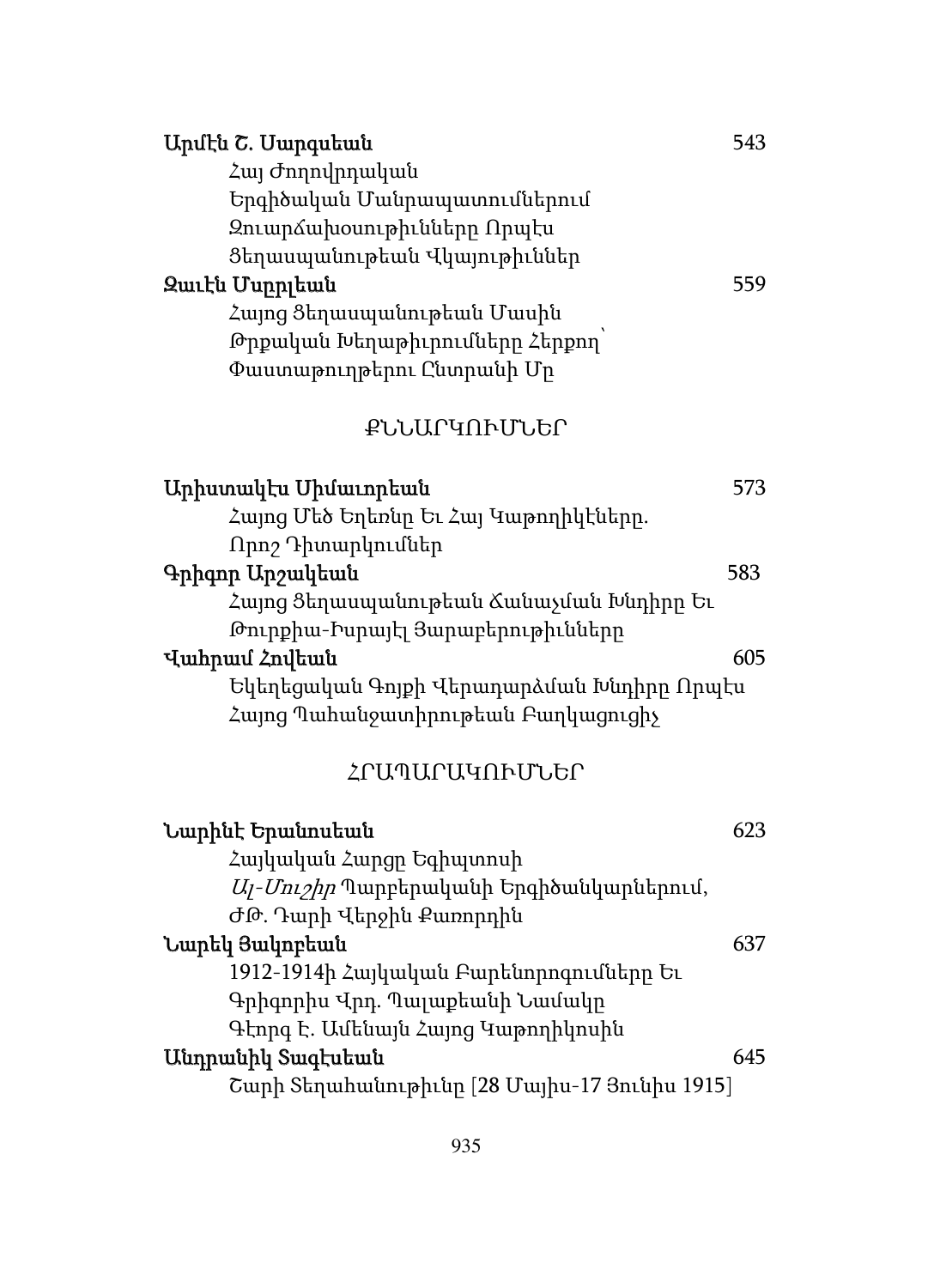| Վարդան Մատթէոսեան                          | 655 |
|--------------------------------------------|-----|
| Ամերիկահայութիւնը Եւ Ս. Էջմիածինը.         |     |
| Վաւերաթուղթ Մը` Մեծ Եղեռնի Հայ             |     |
| Գաղթականներուն Մասին (1916)                |     |
| Զաւէն Մսրրլեան                             | 671 |
| Արաբական Գաղտնի Տեղեկագիր                  |     |
| 27 Սեպտեմբեր 1916ի (Գիշեր)                 |     |
| <b>Uhhpwu</b> Uhuwutwu                     | 685 |
| Արամ Անտոնեանի Անտիպ Գրառումները           |     |
| Տէր Զօրի Կոտորածներուն Մասին               |     |
| Վաչէ Ղազարեան                              | 725 |
| Եղեռնաշարին Առնչուող Քանի Մր Պատառիկ       |     |
| (Հայոց Դէմ Գործադրուած                     |     |
| Ցեղասպանութեան 100ամեակին Առիթով)          |     |
| Եղիկ Թաշձեան, Անդրանիկ Տագէսեան            | 765 |
| Մերձաւոր Արեւելքի Նպաստամատոյցի Եւ         |     |
| Հայկական Բարեգործական Ընդհանուր Միութեան   |     |
| Միջեւ Գործակցութիւնը                       |     |
| Որբերու Եւ Գաղթականներու Օգնութեան         |     |
| Հրայր Եսայեան, Անդրանիկ Տագէսեան           | 773 |
| Ճիւնիի Որբանոցին Մասին                     |     |
| Պատառիկ Մը (1920-1925)                     |     |
| ՀԱՂՈՐԴՈՒՄՆԵՐ                               |     |
| Նորա Արիսեան                               | 781 |
| Հայոց Ցեղասպանութեան Շրջանին               |     |
| Տէր Զօրի Մէջ Հայերու Ներկայութիւնը         |     |
| Ըստ Արաբական Աղբիւրներու                   |     |
| Արծուի Բախչինեան                           | 791 |
| Հայոց Դէմ Գործուած Ցեղասպանութեան          |     |
| Արձագանգները Ծայրագոյն Արեւելքի Երկրներում |     |
|                                            |     |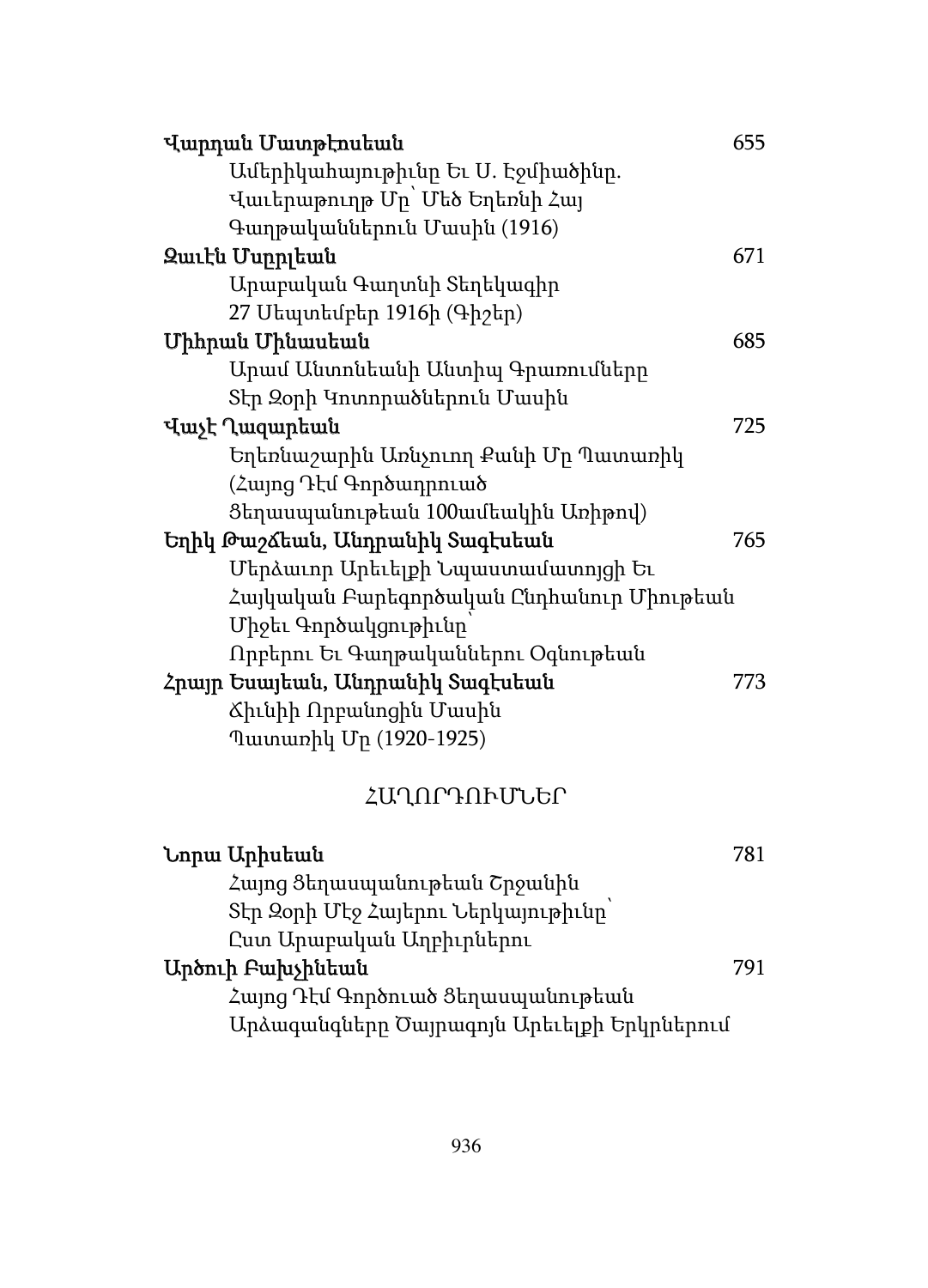| Անի Աւետիսեան                                   | 803 |
|-------------------------------------------------|-----|
| Ophան Փամուքի «Թուրքիայում 30,000 Քուրդ Է       |     |
| Մպանուել, 1 Միլիոն էլ Հայ»                      |     |
| Արտալայտութեան Յարուցած Փոթորիկը                |     |
| Գոռ Երանեան                                     | 819 |
| Հայոց Ցեղասպանութեան Մասին                      |     |
| Քրդերի Բանաւոր Պատմութիւնները                   |     |
| (Ըստ՝ Գիւլչիչէք Թեքինի <i>Քրդերը Պատմում Են</i> |     |
| <i>Հայոց Ցեղասպանութեան Մասին</i> Գրքի)         |     |
| Վարուժան Պօղոսեան                               | 843 |
| Հայոց Ցեղասպանութեան Ուսումնասիրութեան          |     |
| Երախտաւոր Պրոֆեսոր Հայկ Ղազարեանի Մահր          |     |

## ՅՈՒՇԱԳՐՈՒԹԻՒՆ

# Հրանուշ Խառատեան

| Ի. Դարի Միջնադար (Ինքնութեան Զարգացումը) (Գ.) |     |
|-----------------------------------------------|-----|
| Ներածութիւն                                   | 847 |
| «Իսկի Ինսան». Երբ Մեր Ծնողները                | 859 |
| Դեռ Հայ Էին, Իրենք Միրաքեաններից Էին,         |     |
| Յետոյ Դարձել Են Հայդարան                      |     |
| Գետինը Ականջ Ունի, Ըսեսնէ` Կ'երթայ Ձայնը      | 868 |
| Մայրիկս Մի Անգամ Ասել Է. «Մենք                | 874 |
| Թուրք Չենք», Բայց Չի Ասել Մենք Ինչ Ենք        |     |
| «Տեսակ Մը Թաքնուած Կ՚ապրէին Հայերը.           | 885 |
| Իբրեւ Թէ Չիկանք». Սարգիս Էրքոլի Պատմութիւնը   |     |
| Unghալիստը. «Վրացի Եմ, Թուրք Եմ, Հայ Եմ,      | 906 |
| Այստեղ` Քուրդ Եմ». Ես Կոմունիստ Եմ            |     |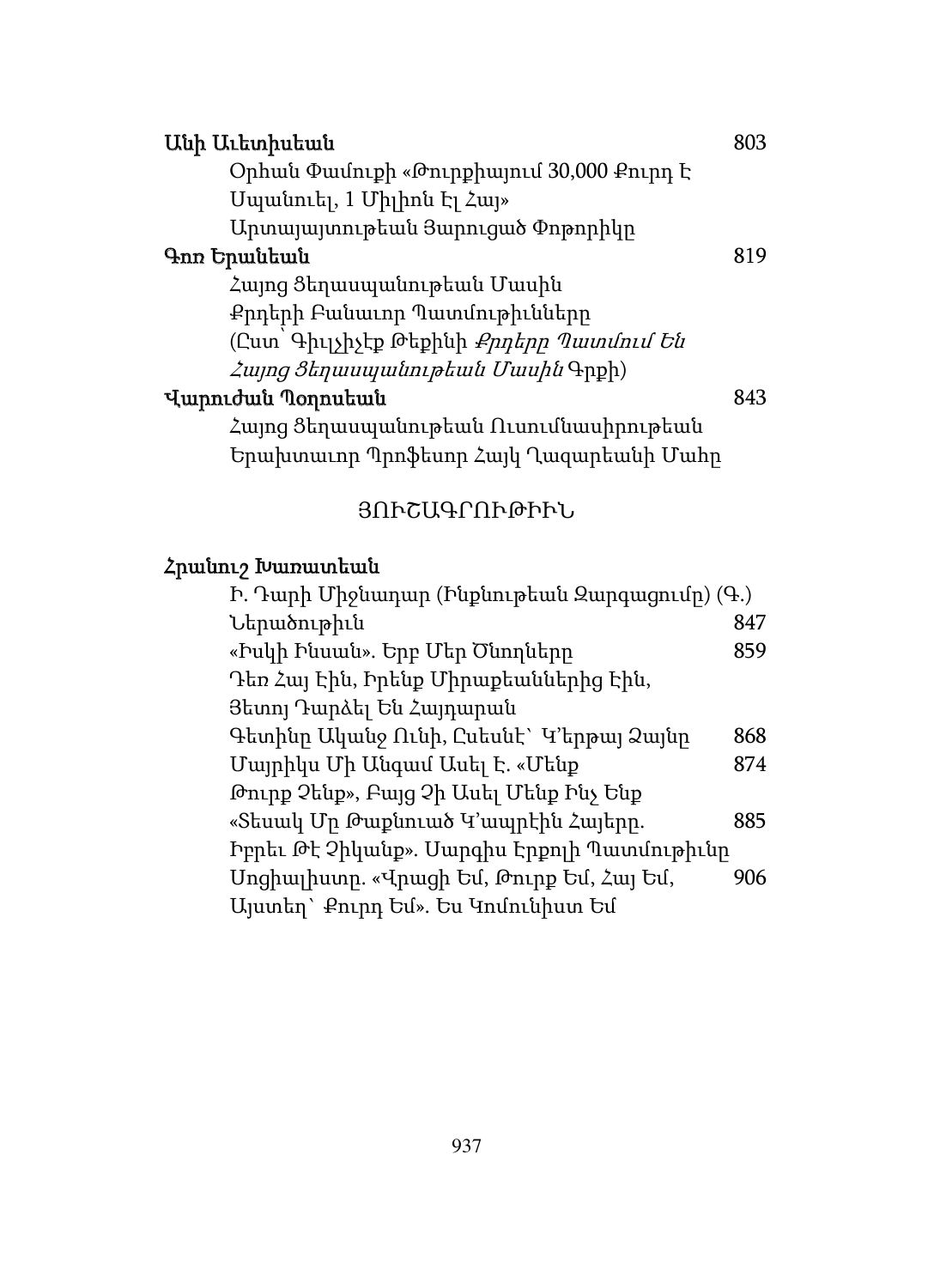## ԳՐԱԽՕՍԱԿԱՆՆԵՐ

| Մինաս ԳոՃայեան                                  | 923 |
|-------------------------------------------------|-----|
| Քաթիա Փելթէքեան, <i>Հայոց Ցեղասպանութեան</i>    |     |
| Ժամանակը. Տեղեկատուութիւններ                    |     |
| Բրիտանական Մամույէն, 1914-1923, Հտր. 1 եւ 2     |     |
| Շուր Փափազեան                                   | 976 |
| Եան Օթթօ Եռհանսէն, <i>Հայոց Ցեղասպանութիւնը</i> |     |
|                                                 |     |
|                                                 |     |

| Աշխատակիցներու Ուշադրութեան | 929 |
|-----------------------------|-----|
| Բովանդակութիւն              | 933 |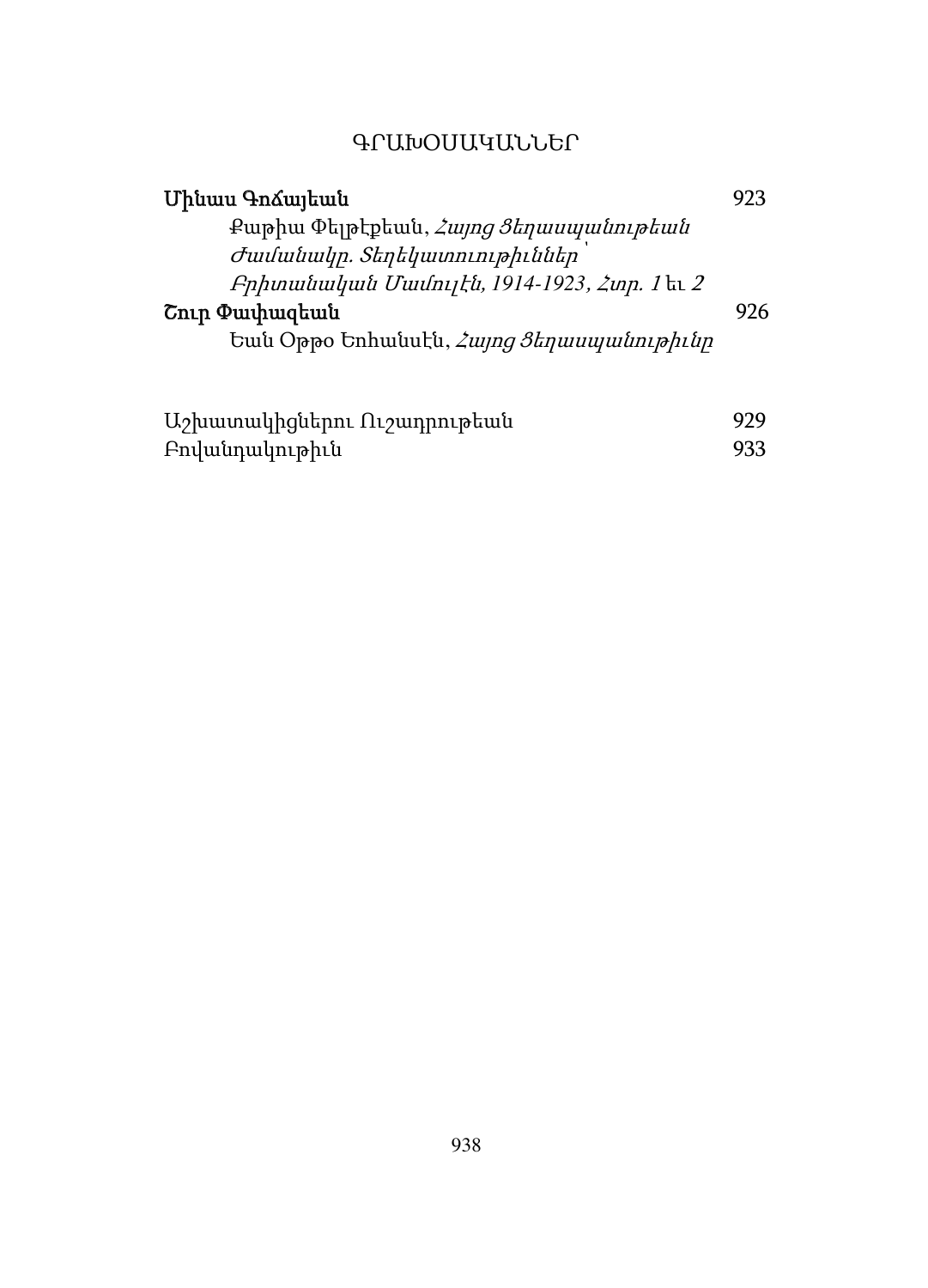# TABLE OF CONTENTS

#### **Editorial**

What Beyond the Armenian Genocide Centenary?

#### ARTICLES AND STUDIES

| <b>Ashot Voskanian</b>                           | 9   |
|--------------------------------------------------|-----|
| The Guardian of the Disaster                     |     |
| <b>Rober Koptaş</b>                              | 45  |
| Armenian Political Thinking Before and After the |     |
| Young Turk Revolution                            |     |
| <b>Yeghig Djeredjian</b>                         | 91  |
| The Parliamentary Activities of                  |     |
| Hampartsum Boyadjian (Medzen Murad)              |     |
| $(1908-1912)$                                    |     |
| Vahram L. Shemmassian                            | 137 |
| The Musa Dagh Resistance to the                  |     |
| Armenian Genocide                                |     |
| <b>Anahit Khosroyeva</b>                         | 185 |
| The Assyrian Genocide in the Ottoman Empire:     |     |
| <b>Brief Introduction</b>                        |     |
| <b>Armin Kredian</b>                             | 201 |
| The Armenian Community in Egypt:                 |     |
| World War I and the Armenian Genocide            |     |
| $(1914-1919)$                                    |     |
| Armen S. Hayrapetyan                             | 249 |
| The Number of Refugees Settled in the            |     |
| Province of Alexandropole During WWI             |     |
| <b>Gayane Makhmourian</b>                        | 273 |
| The Policies of the US and the                   |     |
| Allied Powers Regarding the                      |     |
| Defense of Western Armenia (1917-1918)           |     |
| <b>Karine Alexanian</b>                          | 293 |
| Armenian-Turkish Relations During the            |     |
| Occupation of the District of                    |     |
| Alexandropole (1918-1921)                        |     |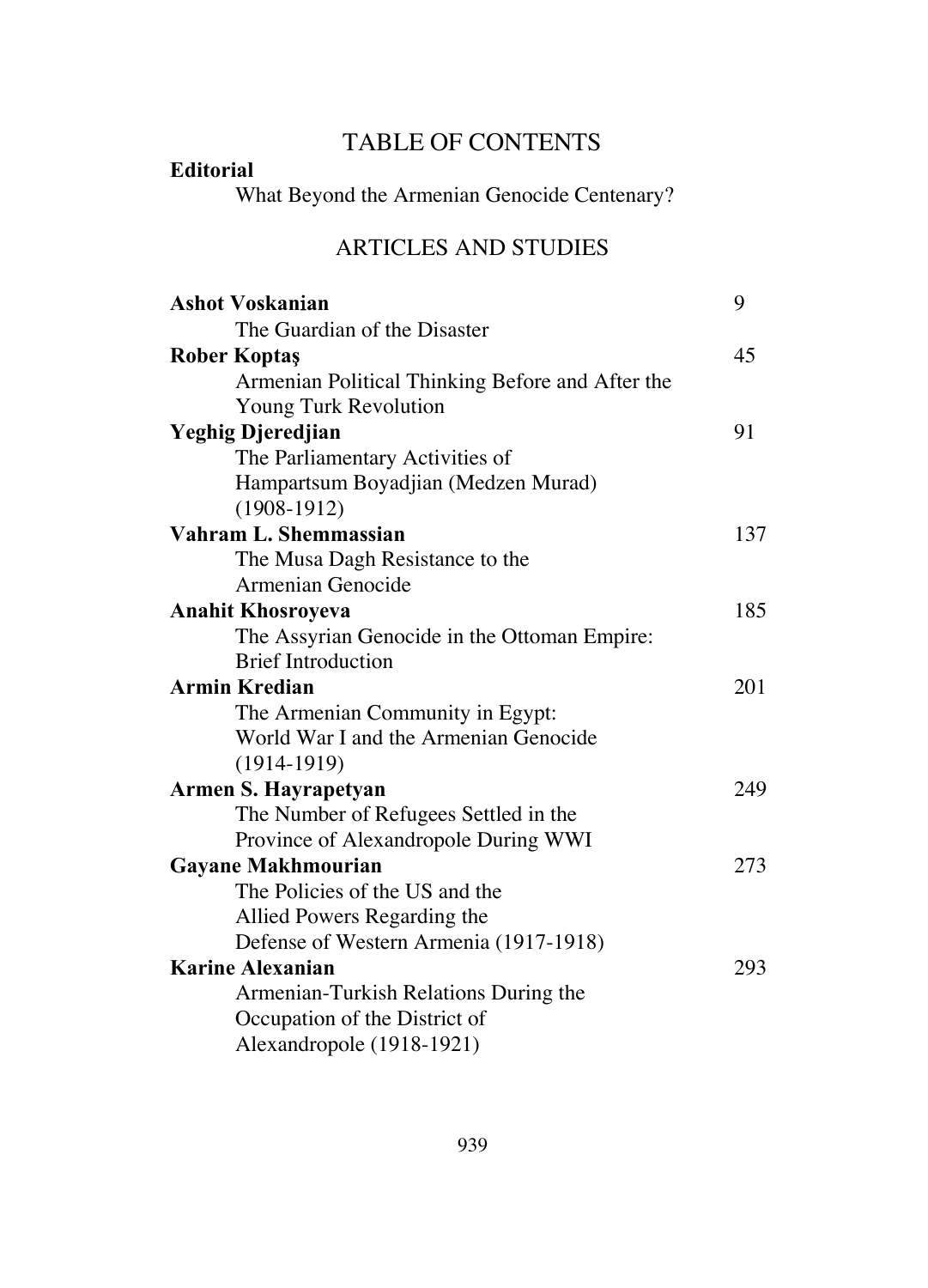| Lerna Ekmekcioglu                               | 327 |
|-------------------------------------------------|-----|
| Climate of Abduction and Redemption:            |     |
| The Politics of Inclusion of Women and          |     |
| Children during and After the Armenian Genocide |     |
| <b>Antranik Dakessian</b>                       | 375 |
| A Victim of the Armenian Genocide:              |     |
| The Art of Urfa Coppersmiths and                |     |
| Coppersmith Hagop Manerian                      |     |
| <b>Ruben Melkonyan</b>                          | 399 |
| The Armenian Factor in the                      |     |
| Dersim Genocide (1936-38)                       |     |
| <b>Father Antranik Granian</b>                  | 421 |
| The Other Side of the Words:                    |     |
| Words Denoting Massacres etc.                   |     |
| <b>Anita Moutchoyan</b>                         | 429 |
| Memory, Postmemory, and Beyond:                 |     |
| Tracing Trans-Generational Trauma in the        |     |
| Literrary Works of Saroyan,                     |     |
| Balakian, and Bohjalian                         |     |
| <b>Armen Urneshlian</b>                         | 491 |
| The Reflection of the Armenian Genocide in      |     |
| Diaspora Armenian Plays                         |     |
| <b>Karine Rafayelian</b>                        | 519 |
| Derenik Demirchyan's Essay "The Armenian" in    |     |
| <b>Relation with Other Armenian</b>             |     |
| Authors' Manifestations Regarding the           |     |
| Character of the Armenian                       |     |
| <b>Armen Sh. Sarksyan</b>                       | 543 |
| Armenian Popular Comic Anecdotes as             |     |
| Reflections of Genocide Accounts                |     |
| <b>Zaven Messerlian</b>                         | 559 |
| Turkish Falsehoods Concerning the               |     |
| Armenian Genocide:                              |     |
| <b>Selected Documentary Evidence</b>            |     |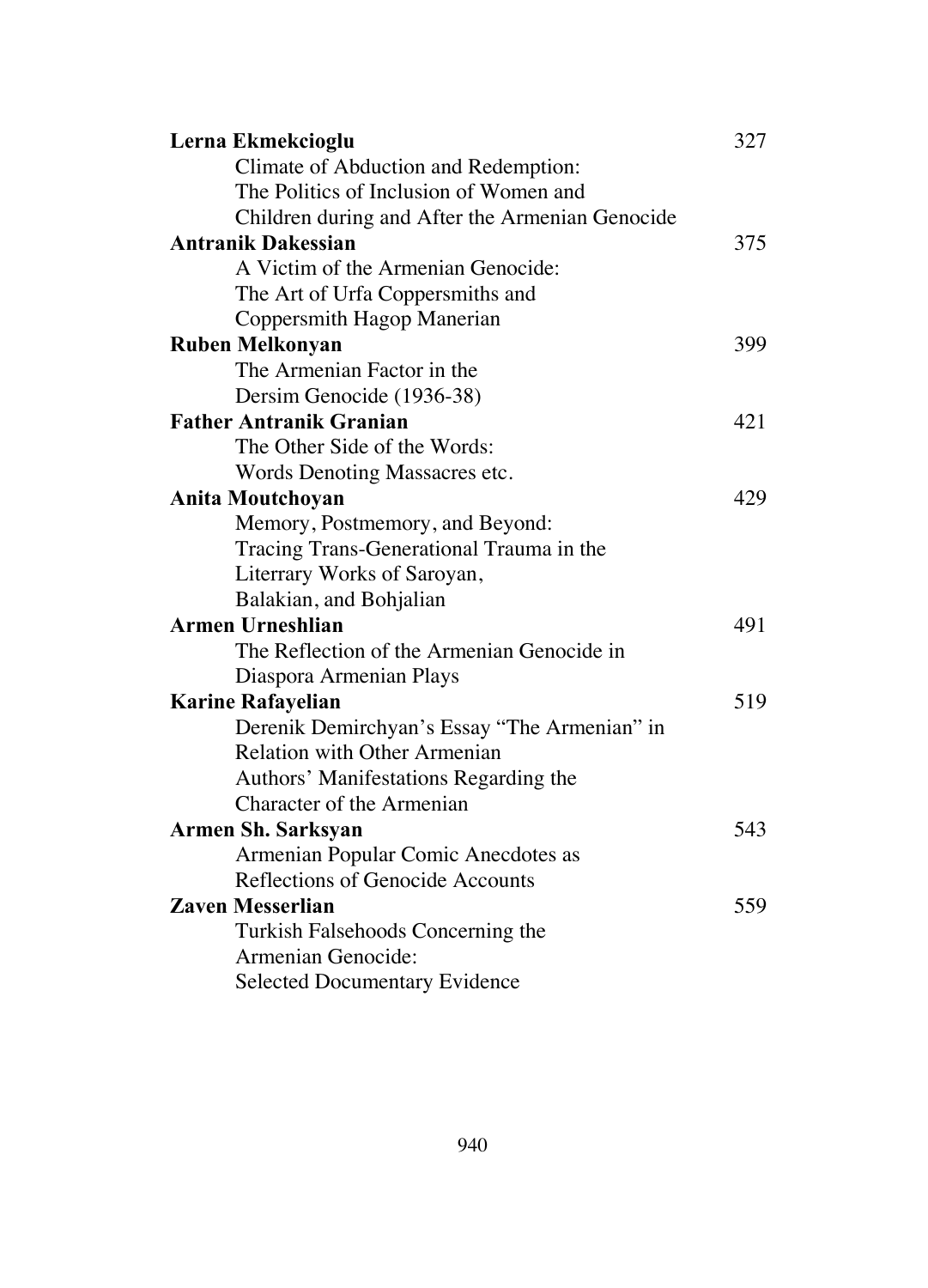#### **SCRUTINY**

| <b>Aristakes Simavoryan</b>                    | 573 |
|------------------------------------------------|-----|
| The Armenian Genocide and the                  |     |
| Armenian Catholics: Some Remarks               |     |
| <b>Krikor Arshagyan</b>                        | 583 |
| Armenian Genocide Recognition and              |     |
| Turkish-Israeli Relations                      |     |
| Vahram Hovyan                                  | 605 |
| The Issue of Church Property Restitution as a  |     |
| <b>Constituent Element of Armenian Demands</b> |     |
| UNPUBLISHED DOCUMENTS                          |     |
| <b>Narine Yeranosyan</b>                       | 623 |
| The Armenian Question Through the              |     |
| Caricatures of the Egyptian Periodical         |     |
| Al-Musheer (Late-19 <sup>th</sup> Century)     |     |
| Narek Hakobyan                                 | 637 |
| Father Grigoris Balakian's Letter to the       |     |
| Catholicos of All Armenians Gevorg V,          |     |
| Concerning the Armenian Reforms of             |     |
| 1912-1914                                      |     |
| <b>Antranik Dakessian</b>                      | 645 |
| The Deportation of Shar                        |     |
| Vartan Matiossian                              | 655 |
| The Armenian American Community and            |     |
| Holy Echmiadzin: A Document on the             |     |
| Armenian Refugees of the                       |     |
| Medz Yeghern (1916)                            |     |
| <b>Zaven Messerlian</b>                        | 671 |
| Secret Arabian Report of                       |     |
| September 27, 1916 (Night)                     |     |
| <b>Mihran Minasian</b>                         | 685 |
| Aram Andonian's Notes on the                   |     |
| Massacres of Deyr Zor                          |     |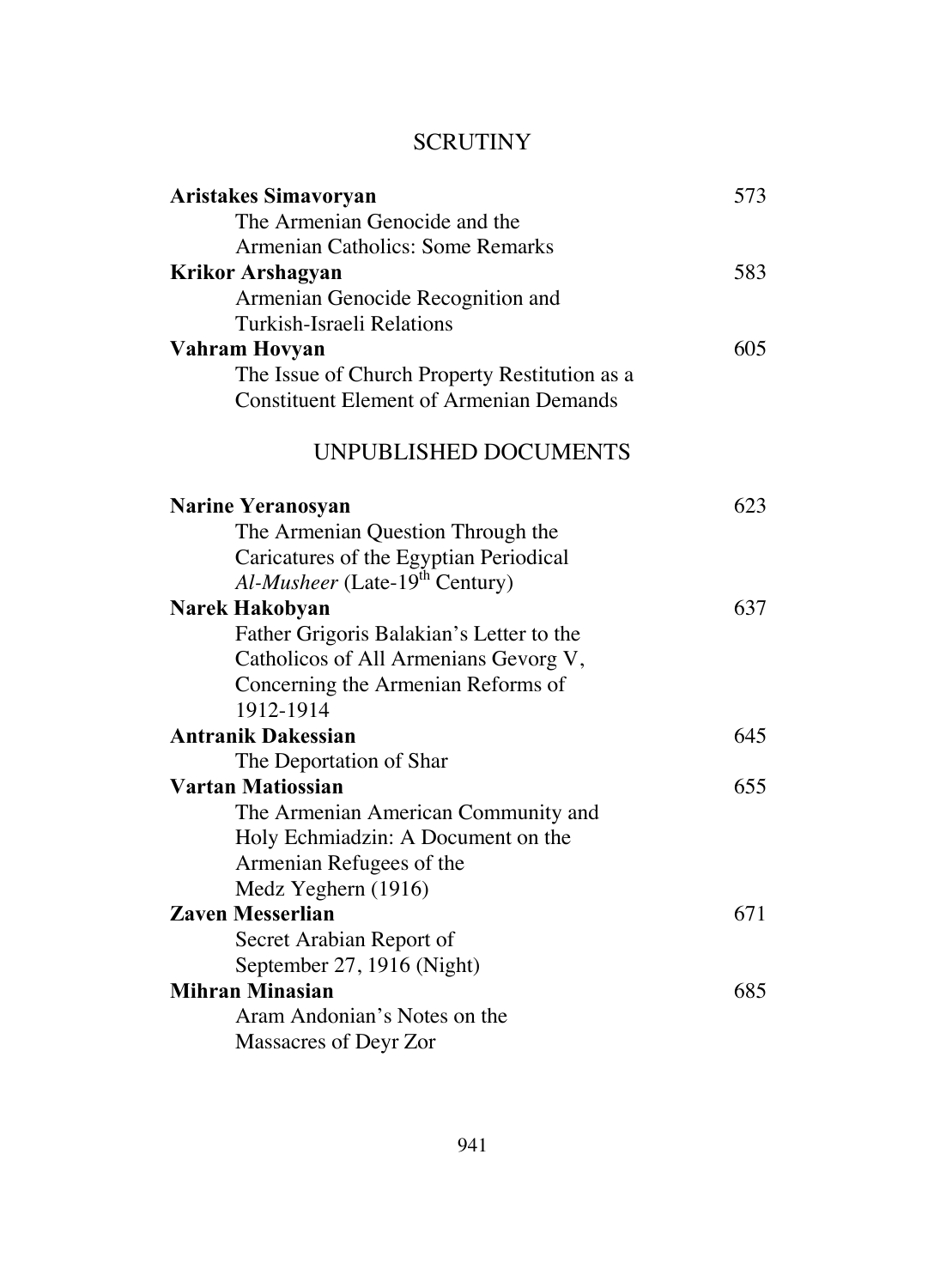| Yeghig Tashjian & Antranik Dakessian | 765 |
|--------------------------------------|-----|
| Near East Relief and AGBU            |     |
| Cooperation in Relieving             |     |
| Armenian Refugees and Orphans        |     |
| Hrayr Yessayan & Antranik Dakessian  | 773 |
| Some Notes on the Orphanage of       |     |
| Jounieh (1920-1925)                  |     |
|                                      |     |

#### BRIEFINGS

| <b>Nora Arissian</b>                   | 781 |
|----------------------------------------|-----|
| The Presence of Armenians in           |     |
| Deyr Zor During the Armenian Genocide, |     |
| According to Arab Sources              |     |
| Artsvi Bakhchinyan                     | 791 |
| Echoes of the Armenian Genocide in     |     |
| <b>Far East Countries</b>              |     |
| Ani Avetisyan                          | 803 |
| The Reaction of Orhan Pamuk's          |     |
| "One Million Armenians and             |     |
| Thirty Thousand Kurds Killed in        |     |
| Turkey" Statement Breaks Havoc         |     |
| <b>Gor Yeranian</b>                    | 819 |
| Kurdish Oral History on the            |     |
| Armenian Genocide and                  |     |
| Gulcicek Tekin's Book                  |     |
| Varujan Boghossian                     | 843 |
| The Loss of Professor Haig Ghazarian,  |     |
| Dedicated Researcher of the            |     |
| Armenian Genocide                      |     |